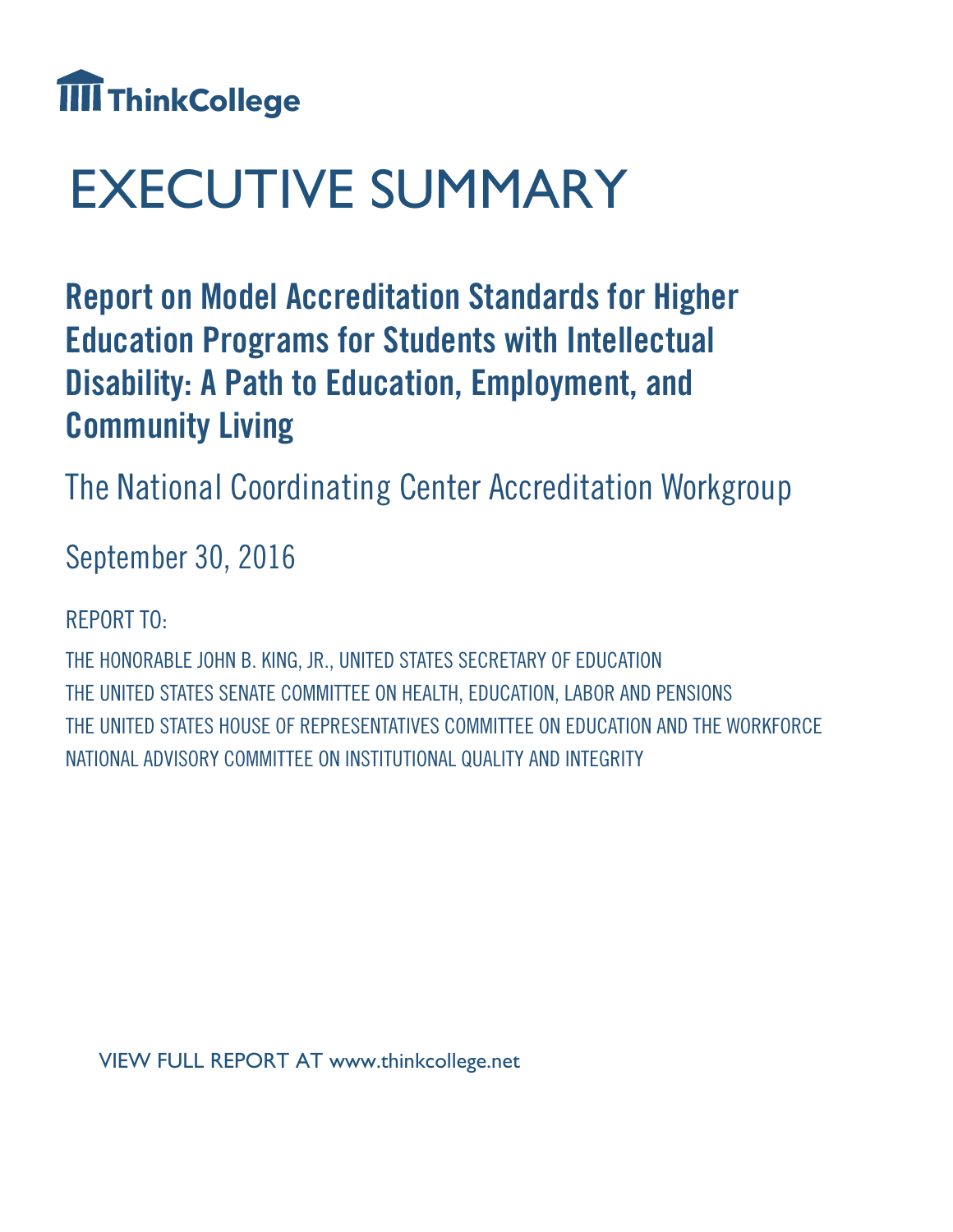## EXECUTIVE SUMMARY

The Higher Education Opportunity Act (HEOA) enacted in 2008 created exciting opportunities for students with intellectual disability (ID) to access federal financial aid, and authorized both new model demonstration programs and a National Coordinating Center (NCC). The NCC, administered by Think College at the Institute for Community Inclusion at the University of Massachusetts Boston, is charged with providing technical assistance, coordination, and evaluation of model demonstration programs.

The NCC is also required by HEOA to convene a Workgroup to develop and recommend model criteria, standards, and components of higher education programs for students with intellectual disability. The National Coordinating Center Accreditation Workgroup issues this report in response to that statutory requirement.

The National Coordinating Center Accreditation Workgroup is composed of 15 members representing diverse expertise as required by Congress. From Fiscal Year (FY) 2011 through FY2016, the Workgroup consulted with experts, developed draft model accreditation standards, compared the draft standards to federal law and regulations, obtained public input, and finalized model accreditation standards for higher education programs for students with ID. This is the first time that accreditation for these programs has been addressed, and this undertaking will lead to oversight, accountability, and an expectation of continuous improvement.

Establishing accreditation standards will create benchmarks that will be useful for quality assurance and improvement of higher education programs enrolling students with intellectual disability. The model standards will be valuable for institutions of higher education, federal student aid offices, accrediting agencies, as well as students with ID and their parents. The implementation of model standards will validate and strengthen programs and provide guidelines for colleges and universities considering establishing high-quality programs.

A list of the model accreditation standards can be found on page 34 of this document. The list of standards contains a discussion, guidance, and "next steps" for each standard when appropriate.

The model accreditation standards represent five years of analysis, public input, and effort by the Workgroup. Model standards have been developed in each area required by the federal regulations for the development of accreditation standards ((20 U.S.C. §1140q(b)(5)).

**The National Coordinating Center Accreditation Workgroup is composed of 15 members representing diverse expertise as required by Congress. From Fiscal Year (FY) 2011 through FY2016, the Workgroup consulted with experts, developed draft model accreditation standards, compared the draft standards to federal law and regulations, obtained public input, and finalized model accreditation standards for higher education programs for students with ID. This is the first time that accreditation for these programs has been addressed, and this undertaking will lead to oversight, accountability, and an expectation of continuous improvement.**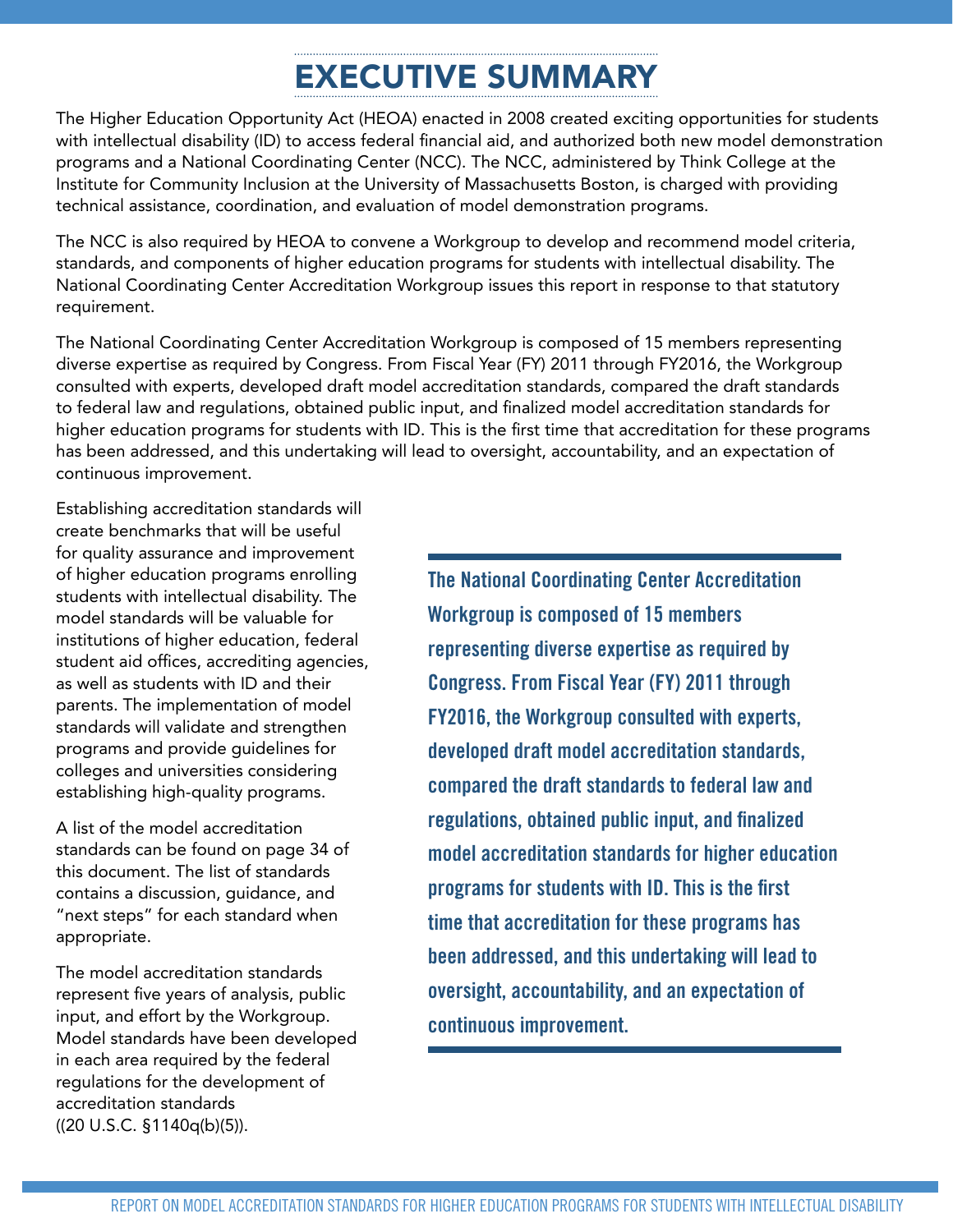In addition, the Workgroup makes the following recommendations to the Department of Education:

- Consider the role of the Office of Federal Student Aid (FSA) approval process established for Comprehensive Transition Programs (CTPs), if any, once program accreditation is implemented.
- Provide guidance to school districts, comprehensive transition programs, and families about the determination of "intellectual disability" with respect to admissions, and the requirement that only students with ID may receive financial aid under these provisions of the law. While this information is included in the HEOA Title IV regulations, there is some confusion about these issues.

**This report and these standards reflect a significant step forward in creating not only authentic but also high-quality higher education opportunities for students with ID. The implementation of model accreditation standards will move us forward on the path to inclusive higher education opportunities that lead to competitive integrated employment and community living.** 

- Support collaboration with and channels of communication among accreditation agencies and the Workgroup.
- Fund the development and dissemination of resources and strategies to use in determining what an individual student with ID is expected to learn, and how to assess progress in traditional courses, based on best practice. Such resources and strategies are needed to determine student progress in all areas (academic, career or technical, and independent living).

The next Workgroup convened by the National Coordinating Center will engage in the following activities:

- Transmit the report as required, and request briefings on the model standards for the Secretary of Education, Congressional committees, and the National Advisory Committee on Institutional Quality and Integrity (NACIQI) .
- Broadly disseminate the report through presentations at conferences, meetings, and the Think College website (www.thinkcollege.net), and email a digital version to relevant organizations.
- Conduct outreach to accrediting agencies to share the report and ascertain interest in accreditation of Comprehensive Transition Programs.
- Develop a technical guidance document to support implementation of the model accreditation standards.
- Develop and implement a plan to work with the field on guidance and a protocol for implementing the standards.
- Research and consider feasibility of creating a new accrediting agency.
- Update recommendations for the model standards if needed due to field testing, public input, or any changes to the Higher Education Act or other relevant laws that could impact the standards, such as WIOA or IDEA.

This report and these standards reflect a significant step forward in creating not only authentic but also high-quality higher education opportunities for students with ID. The implementation of model accreditation standards will move us forward on the path to inclusive higher education opportunities that lead to competitive integrated employment and community living.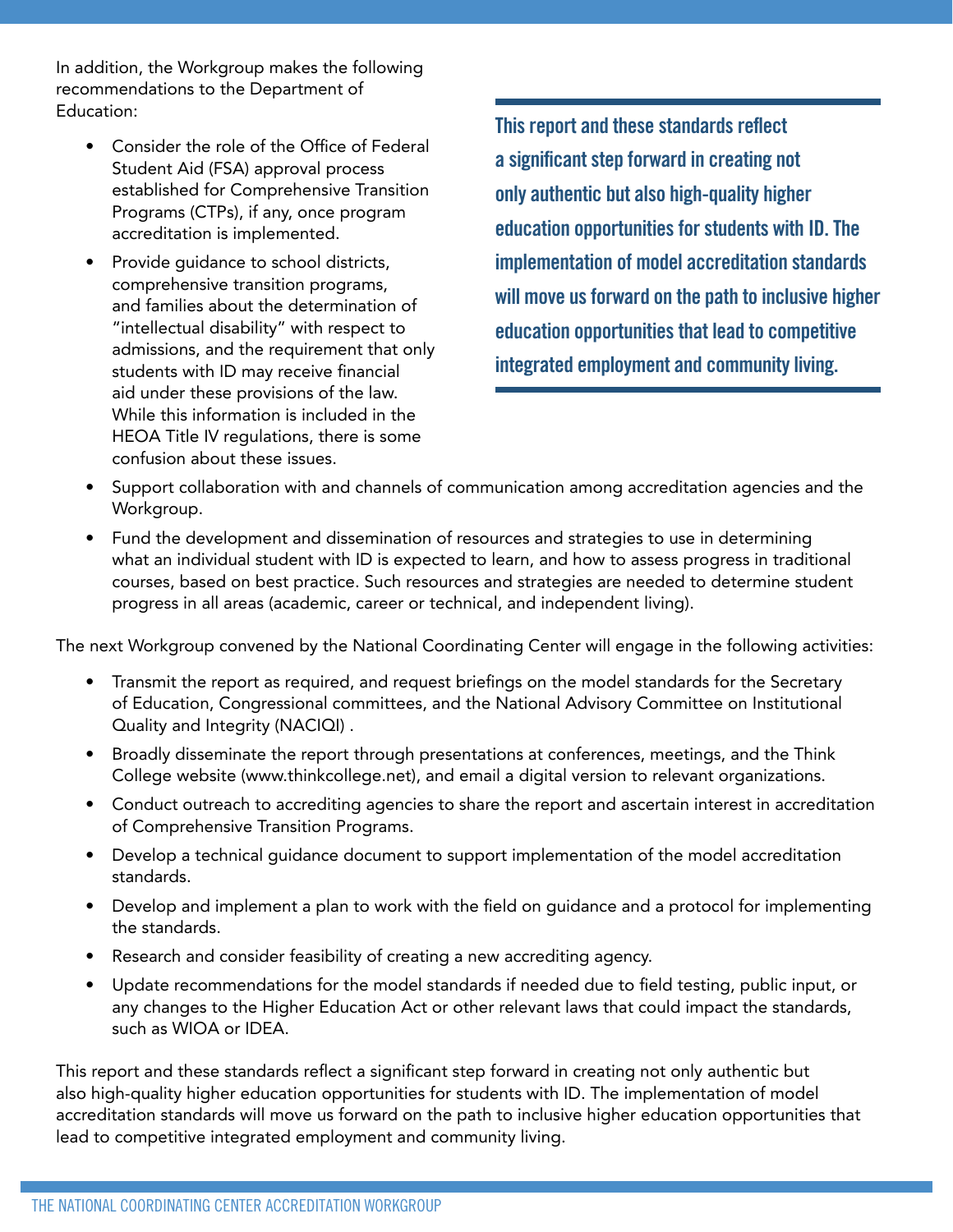### Model Accreditation Standards for Higher Education Programs for Students With Intellectual Disability

#### Mission Standard 1:

The mission is consistent with the Higher Education Opportunity Act requirements that the program "is a degree, certificate, or non-degree program at an accredited institution that is designed to support students with intellectual disabilities (ID) who are seeking to continue academic, career and technical, and independent living instruction in order to obtain" competitive integrated employment and/or further education.

#### Mission Standard 2:

The program has a written mission statement that guides activities, policies, program evaluation and allocation of resources. This statement is communicated to faculty, students, staff, prospective students, and the public, and is evaluated periodically.

#### Student Achievement Standard 1:

The program has an inclusive program of study that is consistent with its mission, admission requirements, and anticipated outcomes.

#### Student Achievement Standard 2:

The institution has established a Satisfactory Academic Progress policy that clearly states achievement standards and competencies and includes criteria for evaluating student progress and impact on student advancement.

#### Student Achievement Standard 3:

The program maintains and provides students with a written report at the end of each "academic unit" (semester, trimester, etc.), accessible to the student, that clearly indicates evidence of student progress.

#### Curriculum Standard 1:

The inclusive program of study aligns with the statutory and regulatory requirements for a Comprehensive Transition Program (CTP) in the Higher Education Act.

#### Curriculum Standard 2:

The program provides students with intellectual disability with access to a wide array of postsecondary level courses from multiple disciplines and departmental/college units that are part of the curriculum for degree or certificate programs.

#### Curriculum Standard 3:

The inclusive program of study is delivered to students physically attending the institution, but may include off-campus learning opportunities including internships, apprenticeships, or other work experiences. A limited number of courses may be delivered via distance learning, as long as the institution explains why it believes the course is applicable to, and benefits, students with intellectual disability.

#### Curriculum Standard 4:

The inclusive program of study includes instruction, work experiences and other activities necessary to enable students to achieve and sustain competitive integrated employment.

#### Curriculum Standard 5:

The program's materials and methodologies are accessible to all learners and are developed based on the principles of universal design for learning.

#### Curriculum Standard 6:

Provide support to ensure student engagement in campus life and enhance student development of social and independent living skills.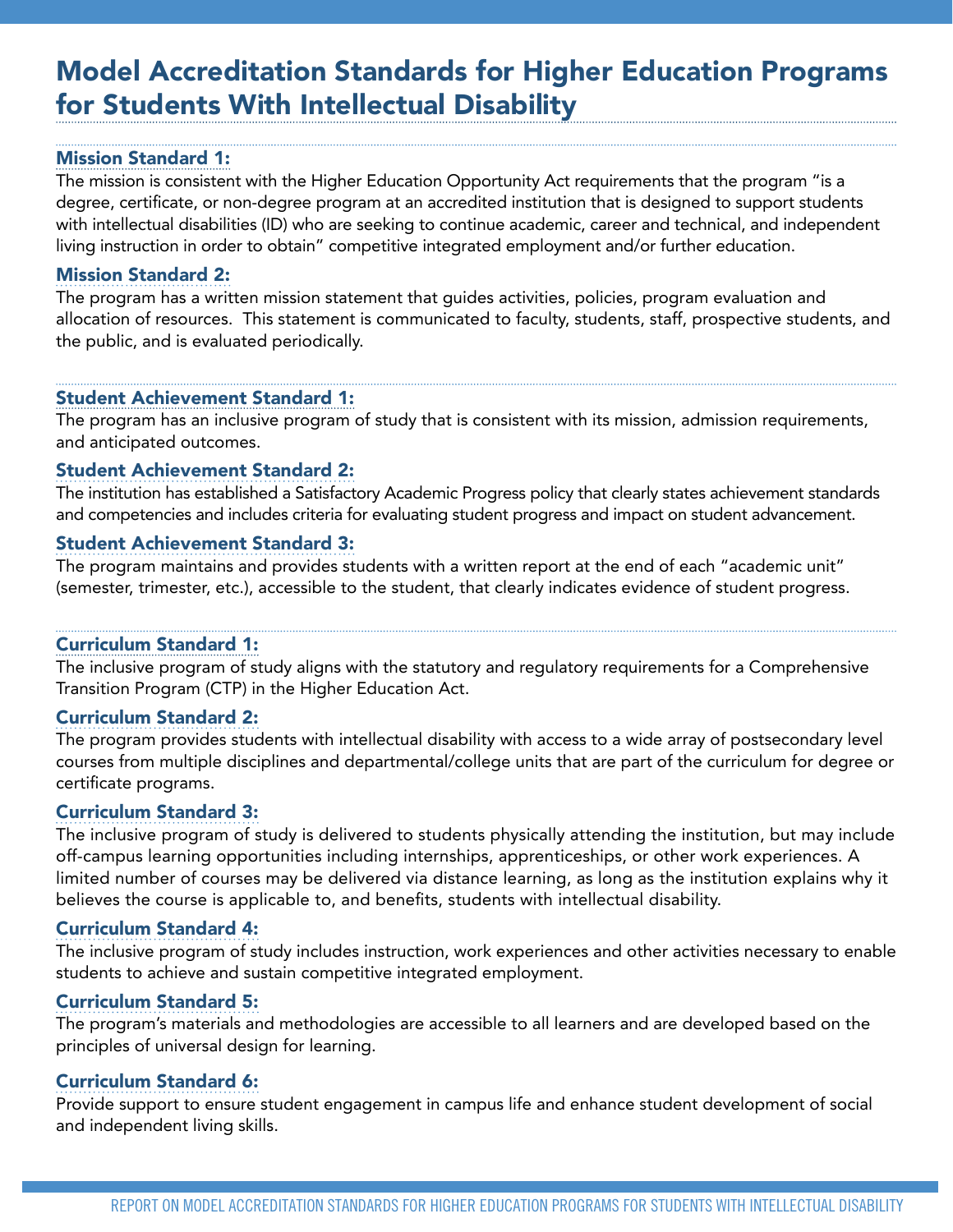#### Faculty Standard 1:

Staff and other professionals have education and training commensurate with their roles and responsibilities and demonstrate an ongoing commitment to professional development.

#### Faculty Standard 2:

Other individuals who work with students, such as teachers in training, peer mentors and job coaches are selected, trained and supervised in alignment with existing IHE policies and consistent with the skill set required by the position.

#### Faculty Standard 3:

Program staff receive a job description, performance criteria and evaluation in adherence to the policies and procedures of the institution.

#### Faculty Standard 4:

Training and technical assistance are provided to the institution's faculty and staff to develop learning environments, courses and instruction according to the principles of universal design for learning.

#### Facility, Equipment and Supply Standards 1:

Students in the program have access to institutional facilities, consistent with other students, which support the achievement of their goals.

#### Administrative and Fiscal Capacity Standard 1:

The program is a part of a department or unit of the institution, with a recognized place within its administrative structure.

#### Administrative and Fiscal Capacity Standard 2:

The program has an administrative structure and an advisory committee that is effective in helping the program achieve its mission. The advisory committee includes a variety of stakeholders, including parents of alumni students with intellectual disability.

#### Administrative and Fiscal Capacity Standard 3:

The program identifies, encourages, and supports access to appropriate professional development activities that meet the needs of faculty, staff, administrators and other individuals working with the students.

#### Administrative and Fiscal Capacity Standard 4:

Administrative and support staff receive a job description, performance criteria and evaluation in adherence to the policies and procedures of the institution.

#### Administrative and Fiscal Capacity Standard 5:

Contracts, Memoranda of Understanding and partnership agreements with third parties are in compliance with applicable laws and in keeping with policies of the larger institution. Such documents align with the mission of the program, and are periodically reviewed.

#### Administrative and Fiscal Capacity Standard 6:

Financial resources are adequate and available to meet obligations to students, staff and other contractual parties.

#### Administrative and Fiscal Capacity Standard 7:

Programs have a viable plan for fiscal and programmatic sustainability.

#### Student Services Standard 1:

Admissions policies are consistent with program objectives and with the mission of the program and are implemented by properly trained individuals. The policies meet the criteria for Comprehensive Transition Programs (CTPs) in the Higher Education Act (HEA).

#### Student Services Standard 2:

The program provides access to academic, employment and other advising, based on person-centered planning and in collaboration with existing institutional services.